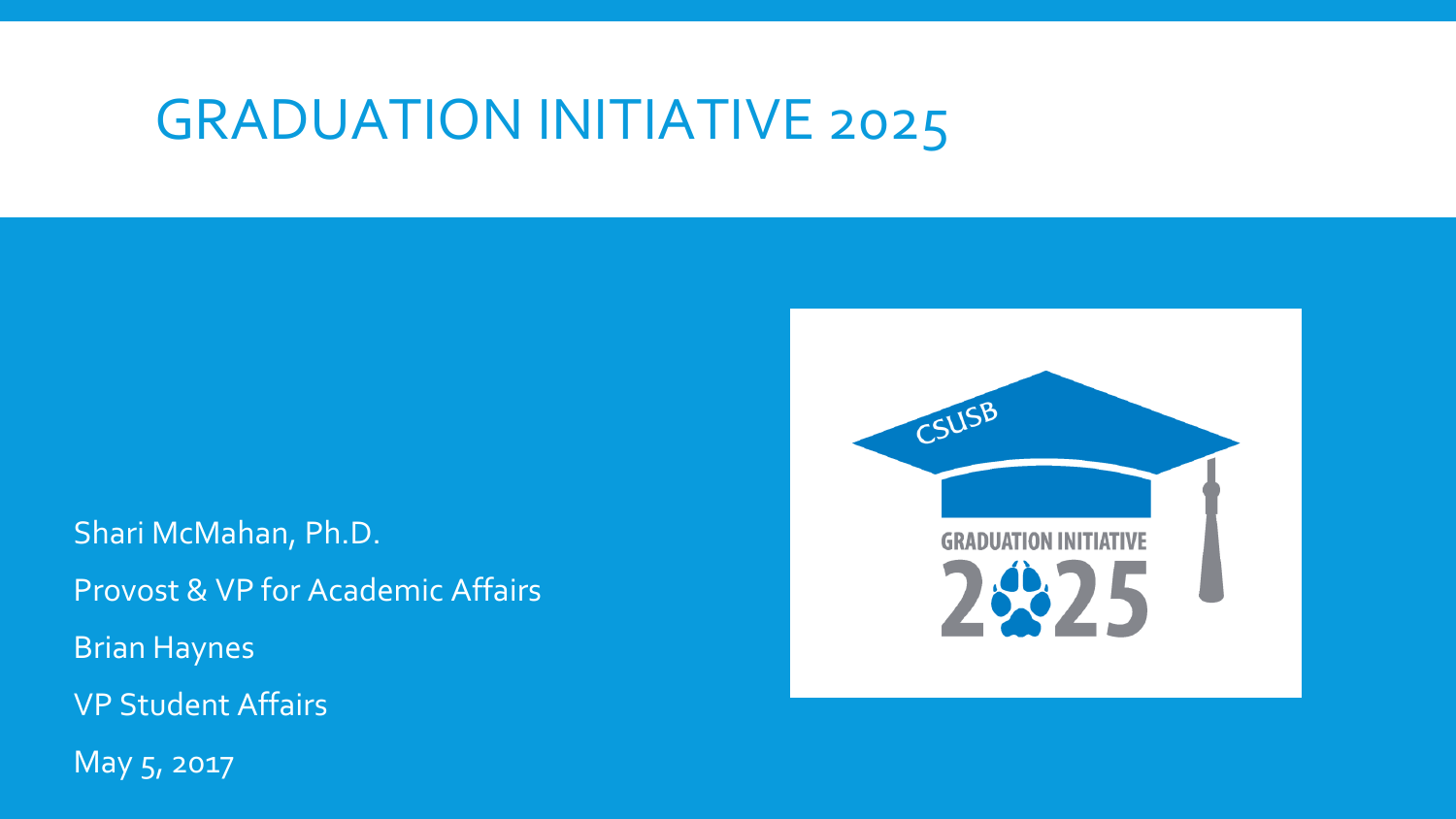## COMPREHENSIVE FRAMEWORK



**N**urturing Student Engagement & Advising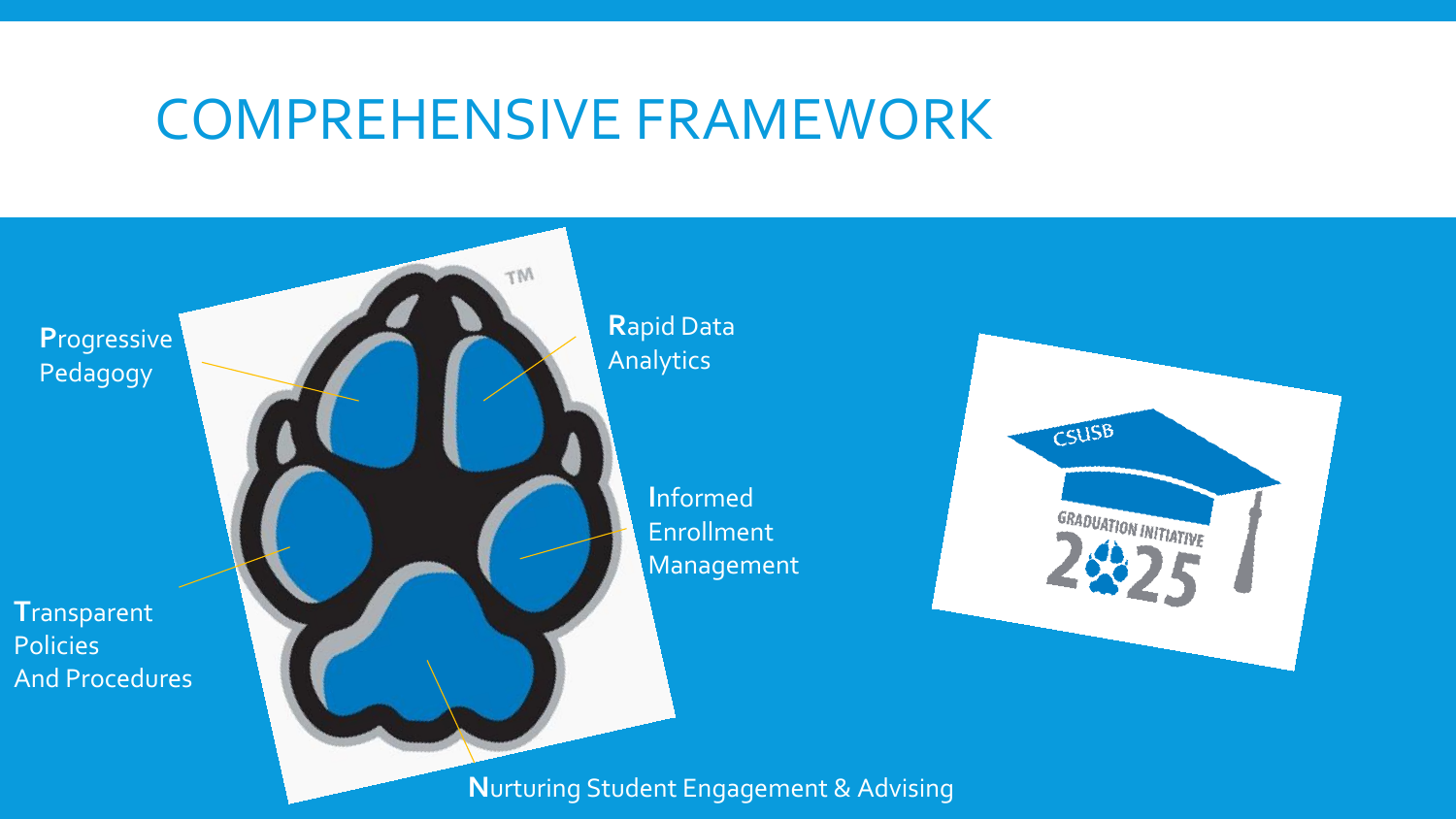# PROGRESSIVE PEDAGOGY

### Purpose:

- **. Provide recommendations to the Senate on** the maintenance of instructional quality
- **Provide systematic review of Instructional** Quality Evaluation, and teaching excellence in an environment of rapid growth
- **EXECT:** Serve as advisory committee for the Teaching Resource Center; guide on the allocation of available funds and encourage supportive **activities**
- **EXEC** 12 Advise on faculty development opportunities for lecturers

**V** Teaching Resource Center

Hybrid & Online Classes (in conjunction with ATI)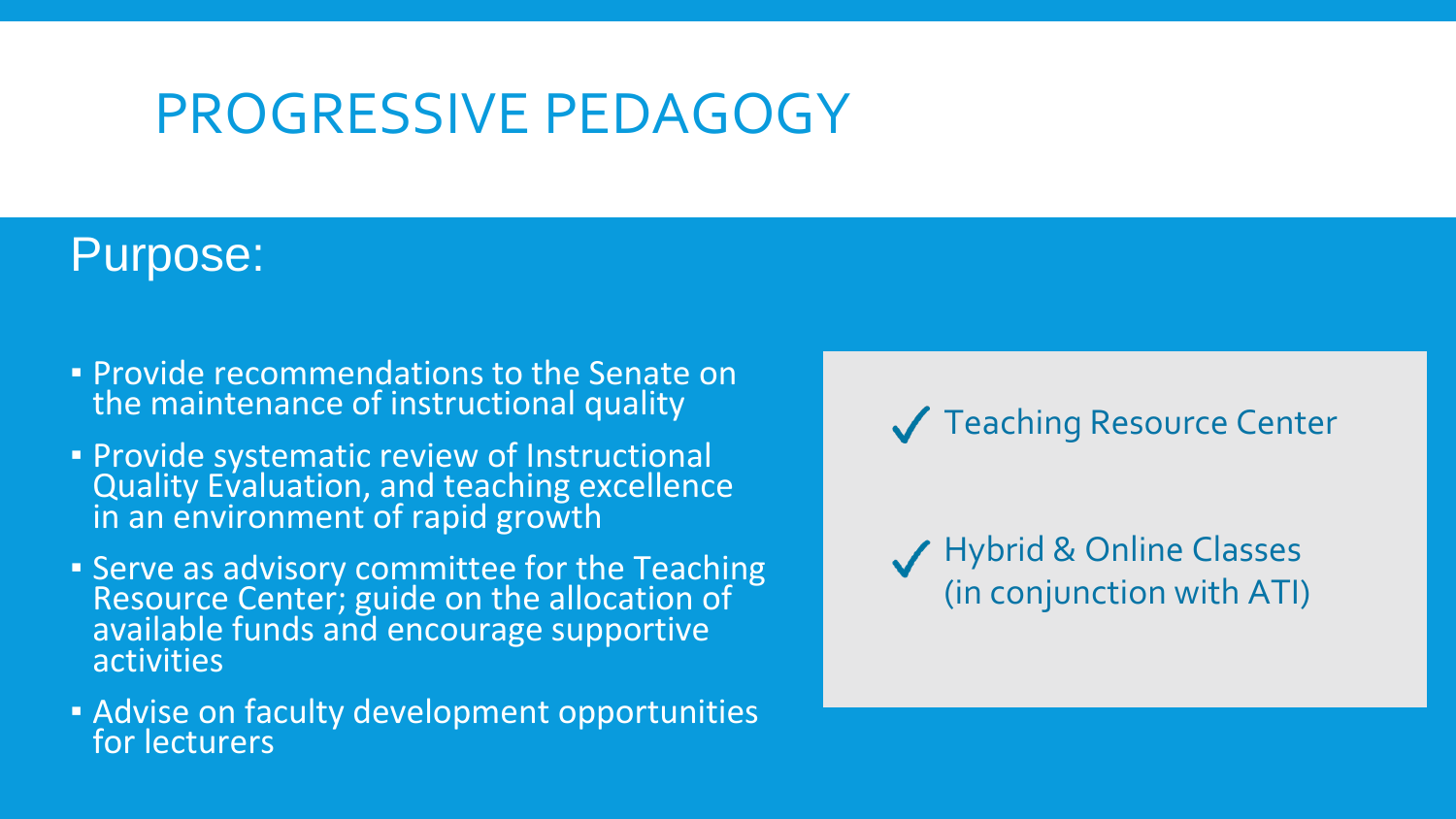# PROGRESSIVE PEDAGOGY

#### Committee Members: **(Instructional Quality Committee, 2016-17 Members)**

- Lisa Bartle, Library, 2015-17
- Kathryn Howard, Education, 2015-17
- Ted Coleman, Natural Sciences, 2015-17
- Kimberly Collins, Business & Public Administration, 2016-18
- Kareen Gervasi, Arts & Letters, 2016-18
- Kevin Grisham, Social & Behavioral Science, 2016-18
- **Eri Yasuhara, Former Dean, Arts & Letters**
- Rong Chen, Associate Provost, Ex-Officio
- Davida Fischman, Chair, Teaching Resource Center Director, Ex-Officio
- Undergraduate Studies Rep, Ex-Officio
- Graduate Studies Rep, Ex-Officio

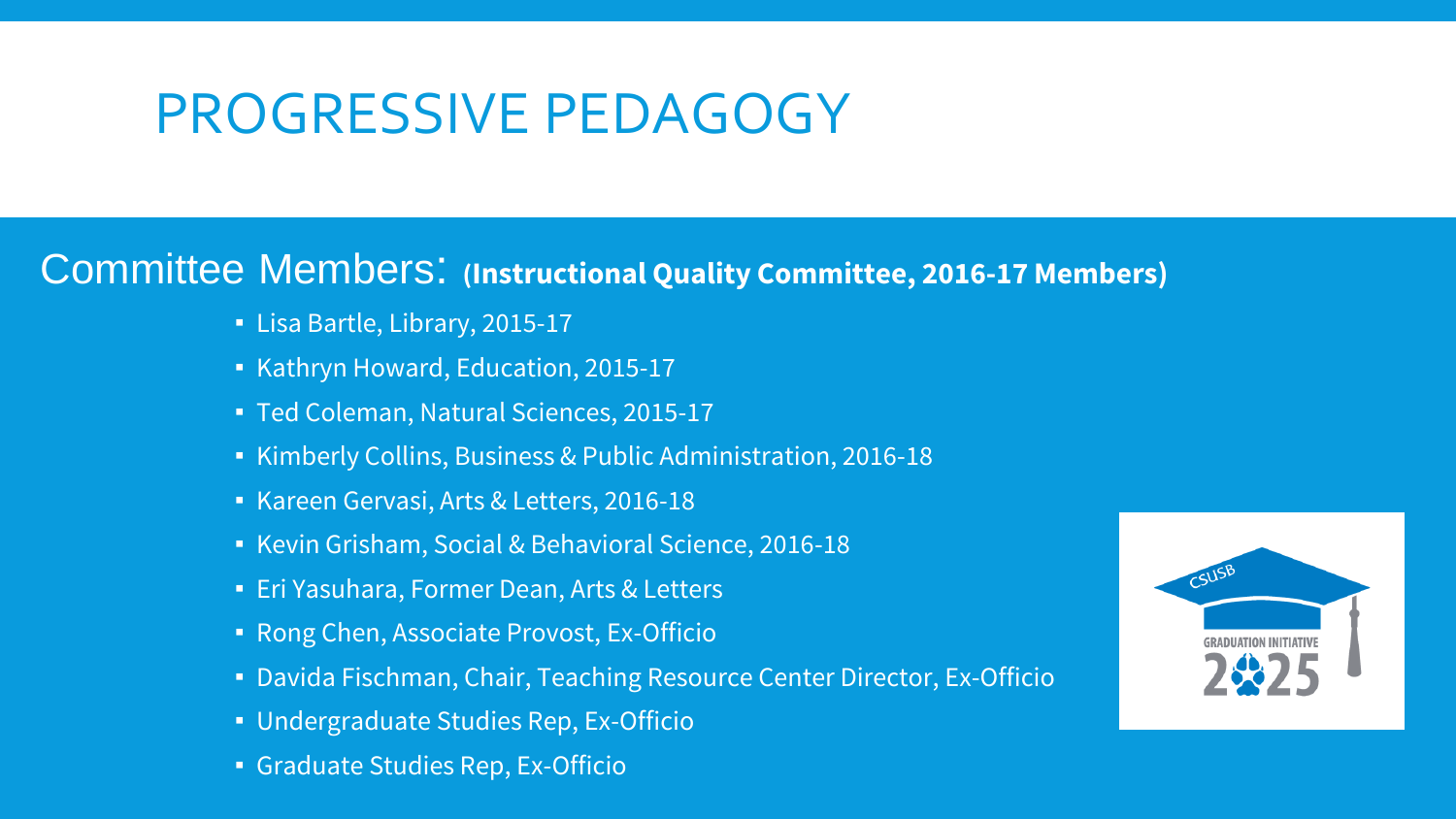# RAPID DATA ANALYTICS

### Purpose:

**Utilize technology and institutional research** to stimulate discussion and address the complexity of our changing environment…

**EDISCOVER MEANINgful patterns of data, identify** problem areas, monitor progress, provide recommendations, and engage key campus stakeholders in analytics discussions and action…

Institutional Research

**V** Information Technology **Services** 

…*with the goal of graduating freshmen in four years and transfer students in two years.*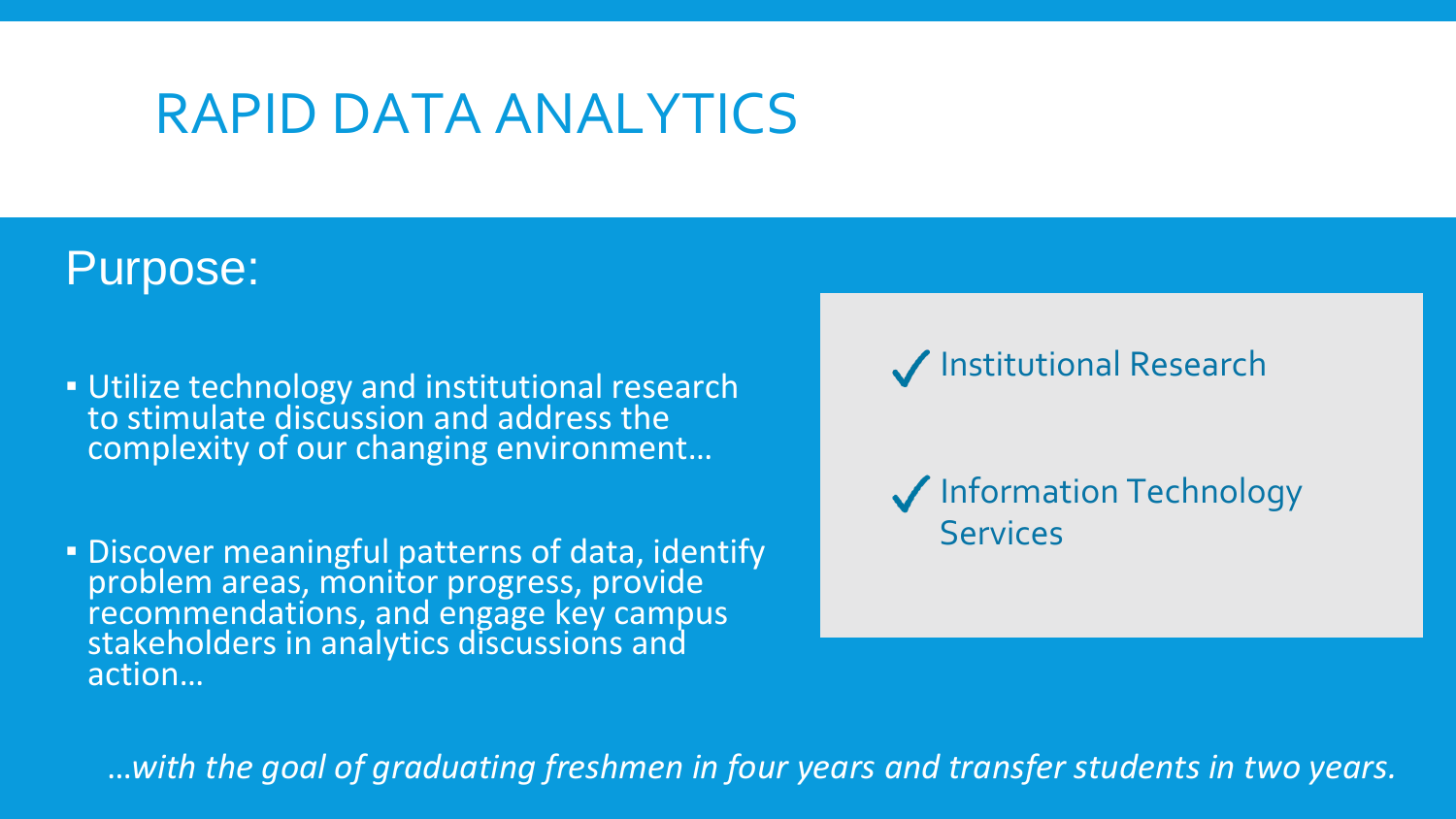# RAPID DATA ANALYTICS

### Committee Members:

- **Tom Long, College of Social and Behavioral Sciences**
- **Craig Seal, College of Business and Public Admin**
- **Example 2** Chuck Stanton, College of Natural Sciences
- **.**Judith Sylva, College of Education
- Mihaela Popescu, College of Arts and Letters
- **Exam Sudhakar, Co-Chair and VP, Information Technology Services**
- **.** Muriel Lopez Wagner, Co-Chair and AVP, Institutional Effectiveness

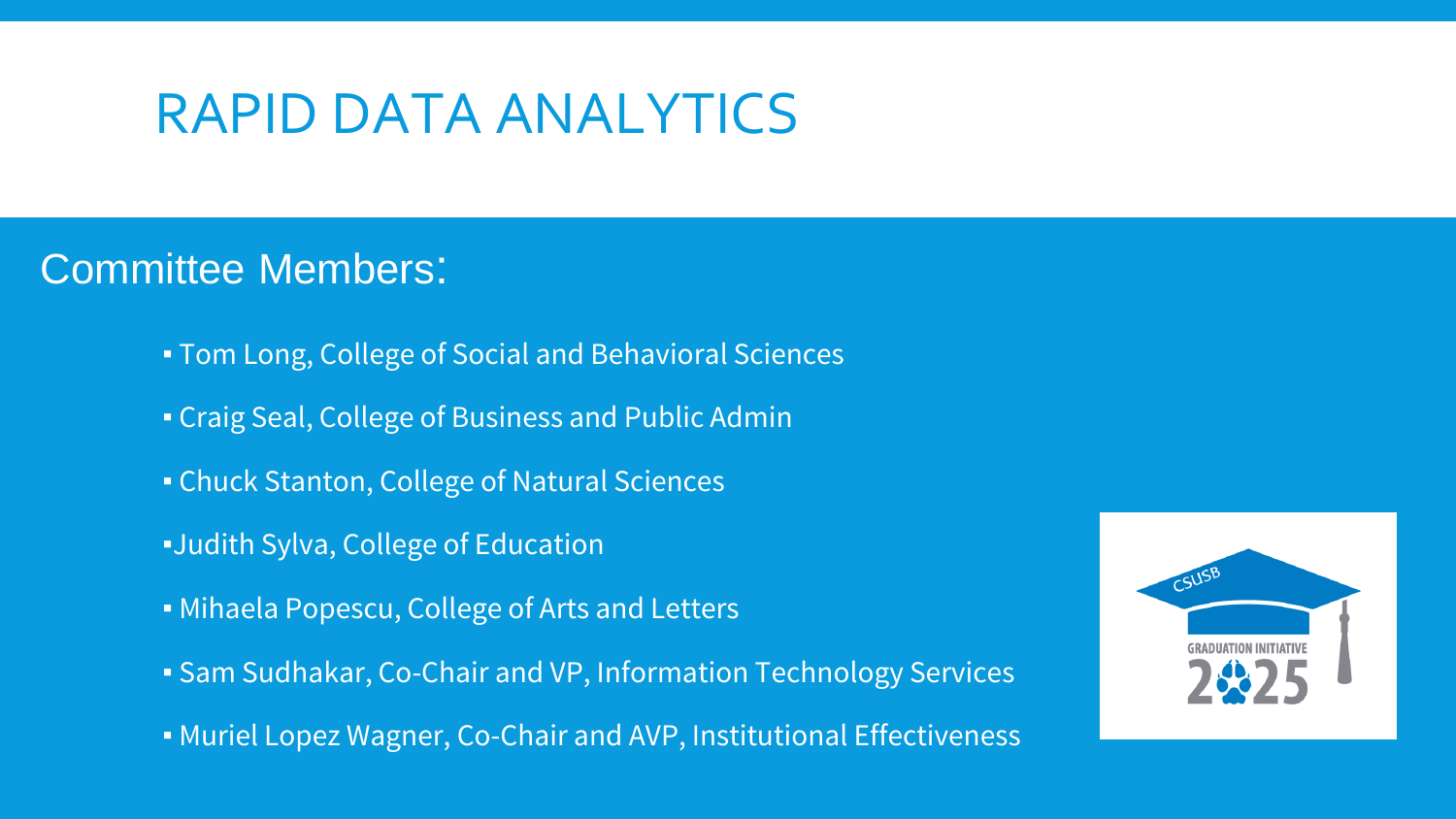# INFORMED ENROLLMENT MANAGEMENT

### Purpose:

- Expand student enrollment to meet workforce demands
- **EXTENT Attract top students to CSUSB**
- **. Improve retention and graduation rates**
- **.** Lower core completion rate / improve ADT transfer rates

**V** Recruitment

- **√** Advising
- Gommunity College Feeder Schools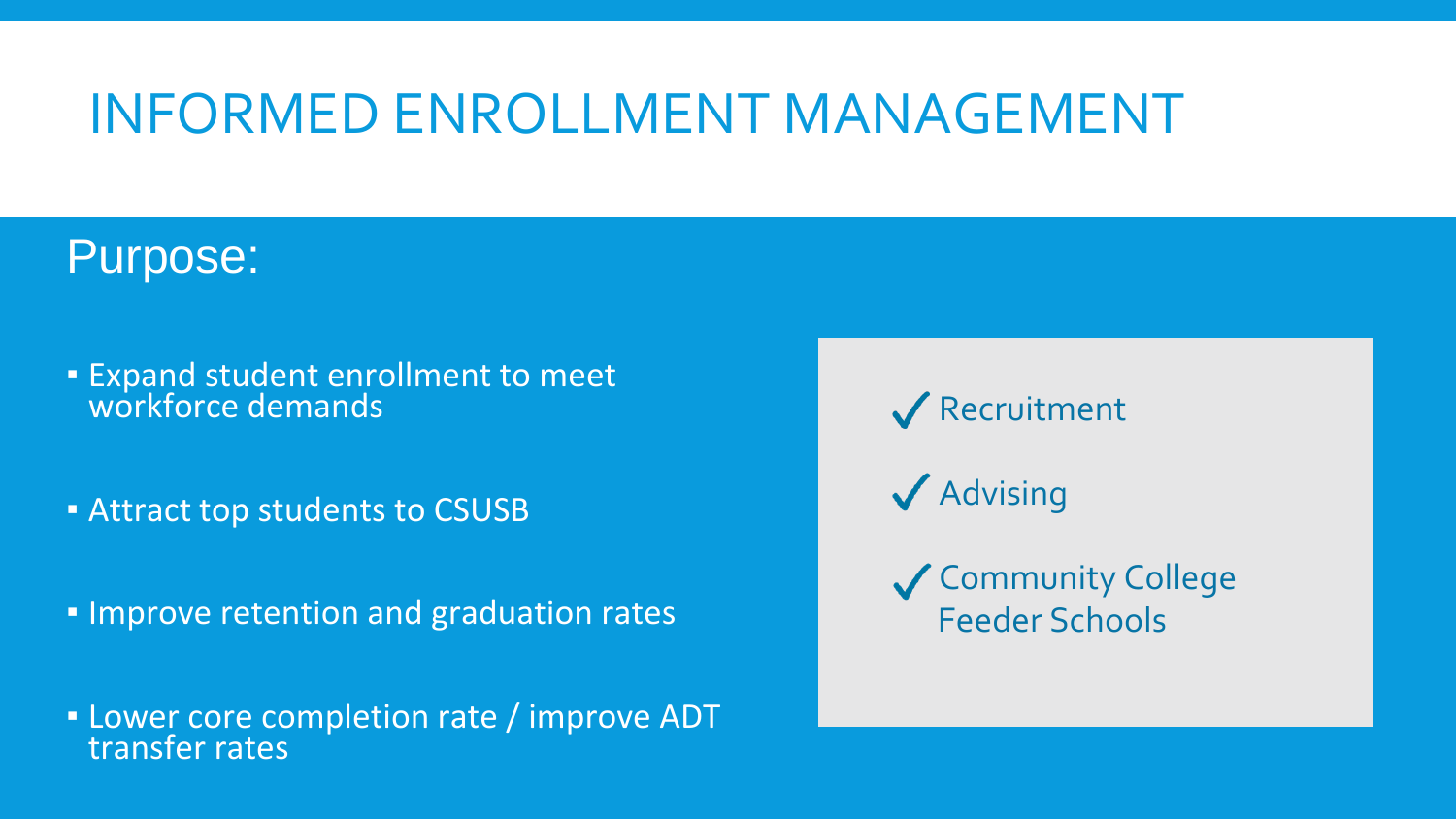## INFORMED ENROLLMENT MANAGEMENT

#### Committee Members:

- **Brian Haynes, VP, Student Affairs**
- Shari McMahan, Provost and VP, Academic Affairs
- **Nuriel Lopez-Wagner, AVP Institutional Effectiveness**
- Olivia Rosas, Chair, AVP Enrollment Management
- Dena Chester, University Budget Director
- **Francisca Beer, Interim Dean, Graduate Studies**
- Scott Duncan, Special Consultant, Admissions & Student Recruitment
- Rachel Beech, AVP Admissions & Student Recruitment
- Davina Lindsey, Principal Cost & Policy Analyst
- **Sharon Brown-Welty, Dean, Palm Desert Campus**
- **George Georgiou, Faculty & Special Assistant**

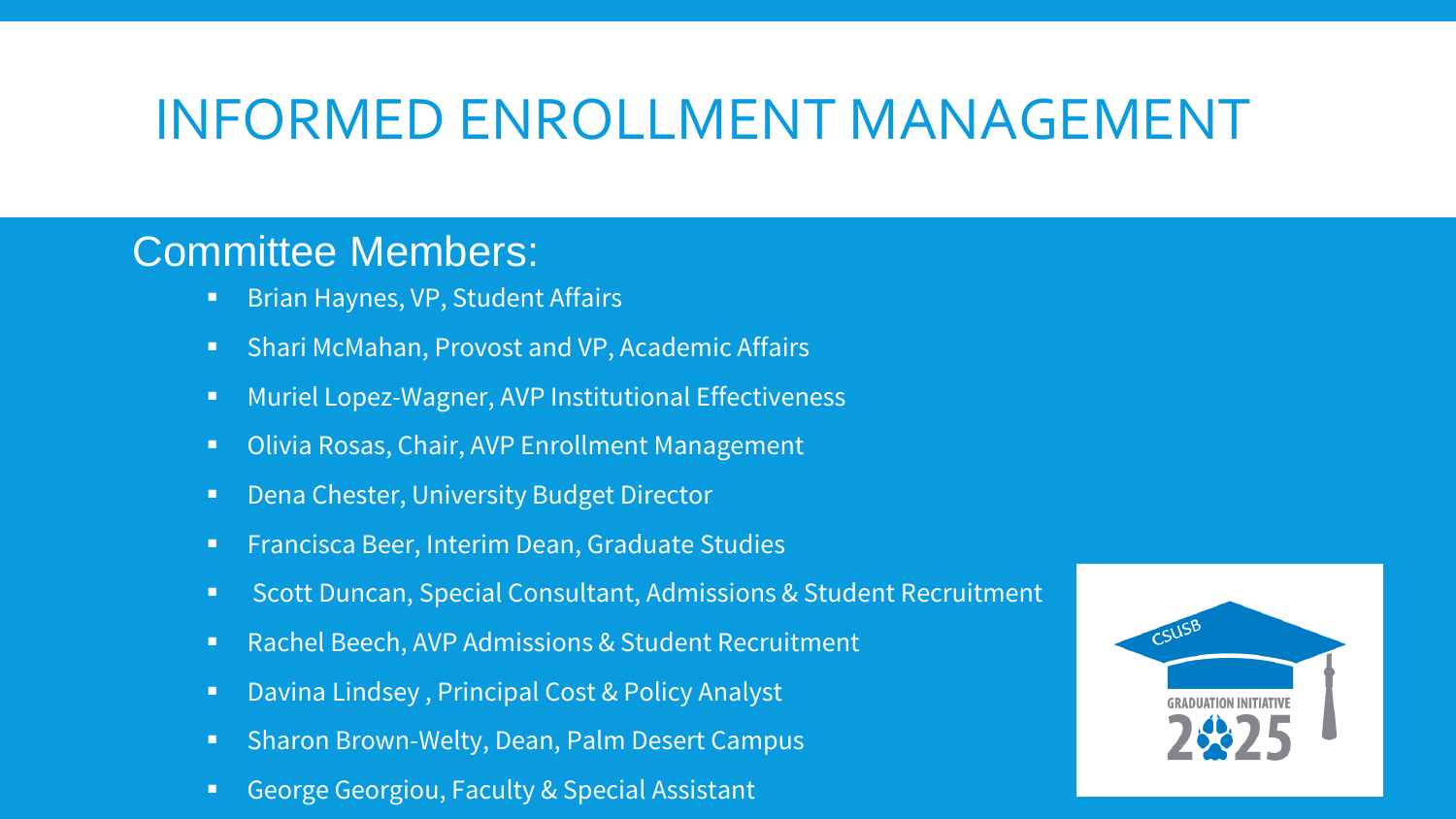## NURTURING STUDENT ENGAGEMENT & ADVISING

## Purpose:

- **Provide recommendations for quality co**curricular programs that boost retention and graduation rates
- **Build upon social and co-curricular** opportunities that foster student involvement and build affinity to CSUSB

▪ Support academic development through SI

**Advising** 

- Coyote First Step
- C0-Curricular Activities
- Supplemental Instruction
- **V** Peer Mentoring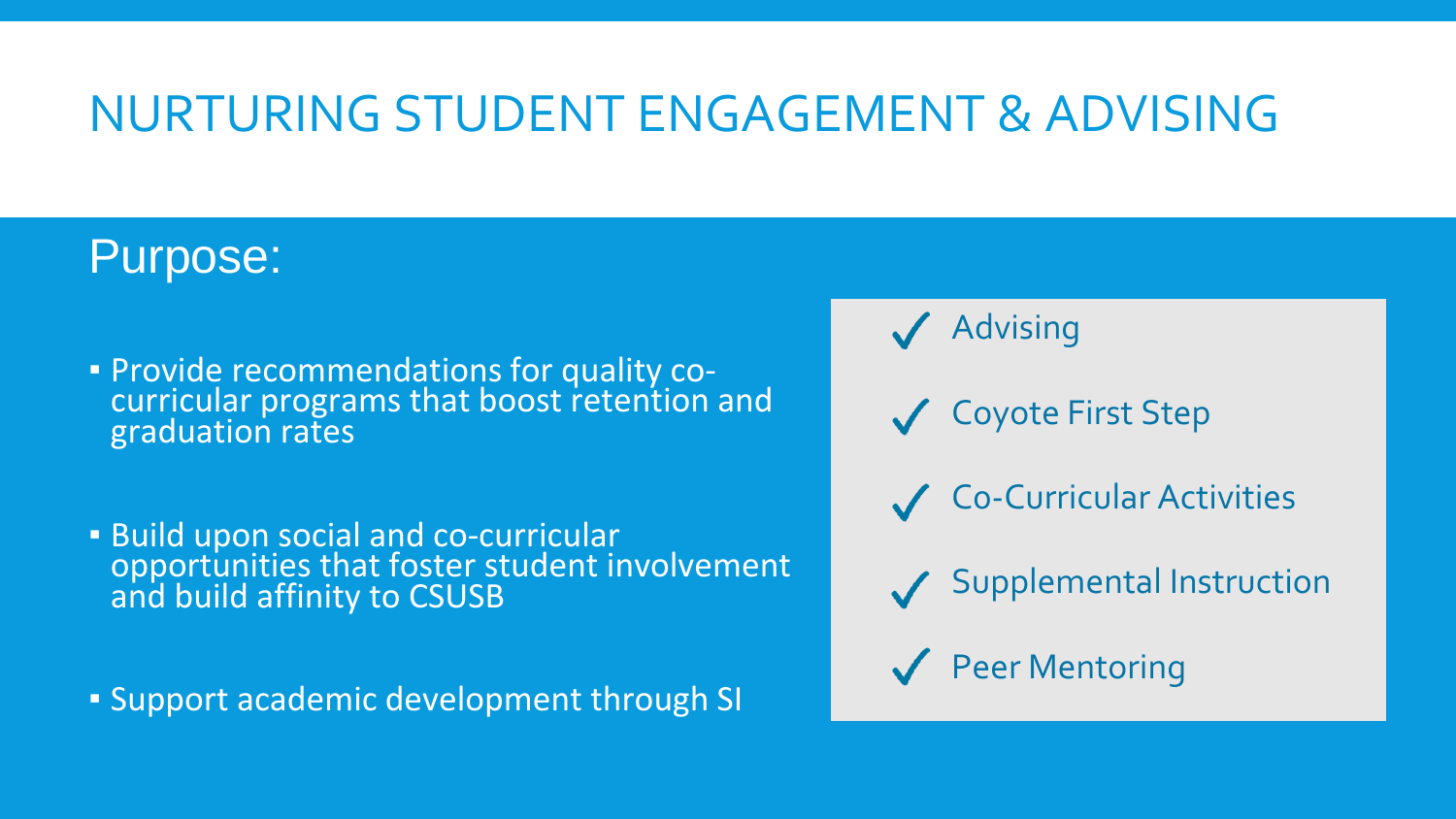## NURTURING STUDENT ENGAGEMENT

#### Committee Members:

- **Terry Rizzo, VP, Interim Dean & AVP Undergraduate Studies**
- Qiana Wallace, Assistant Dean, Undergraduate Studies
- Alysson Satterlund, Chair, AVP & Dean of Students
- Beth Jaworski, AVP Student Services
- **Grace Johnson, Director, Student Health Services**
- **UPER 19 The Video State Executive Director, Housing & Residential Life**
- **Fred McCall, Director, Student Engagement**

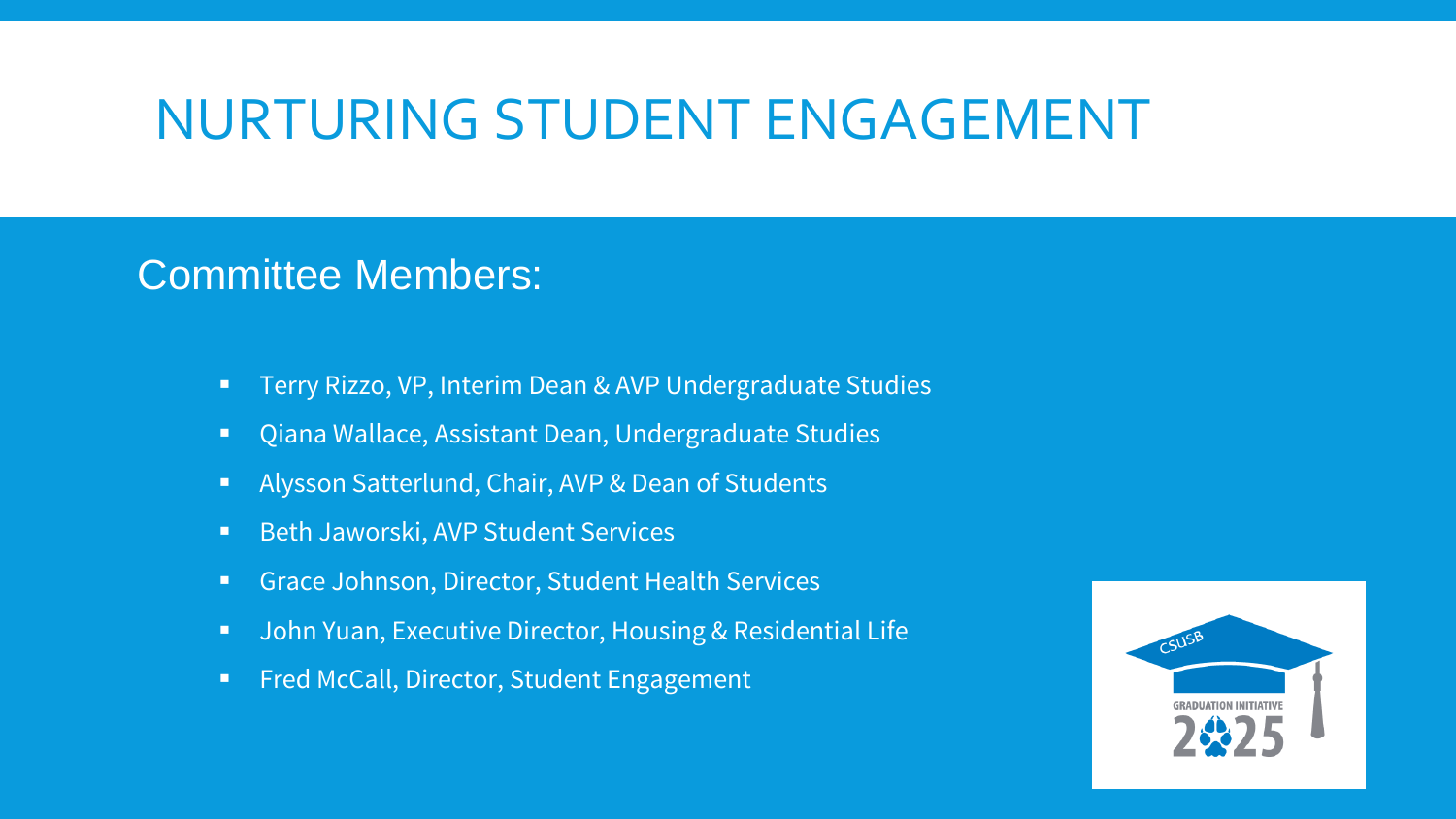# TRANSPARENT POLICIES AND PROCEDURES

### Purpose:

- **Example 1 Review and ensure Polices and Procedures** are updated, clear and concise, and student friendly
- **Determine methods to keep students** informed of important dates and revisions

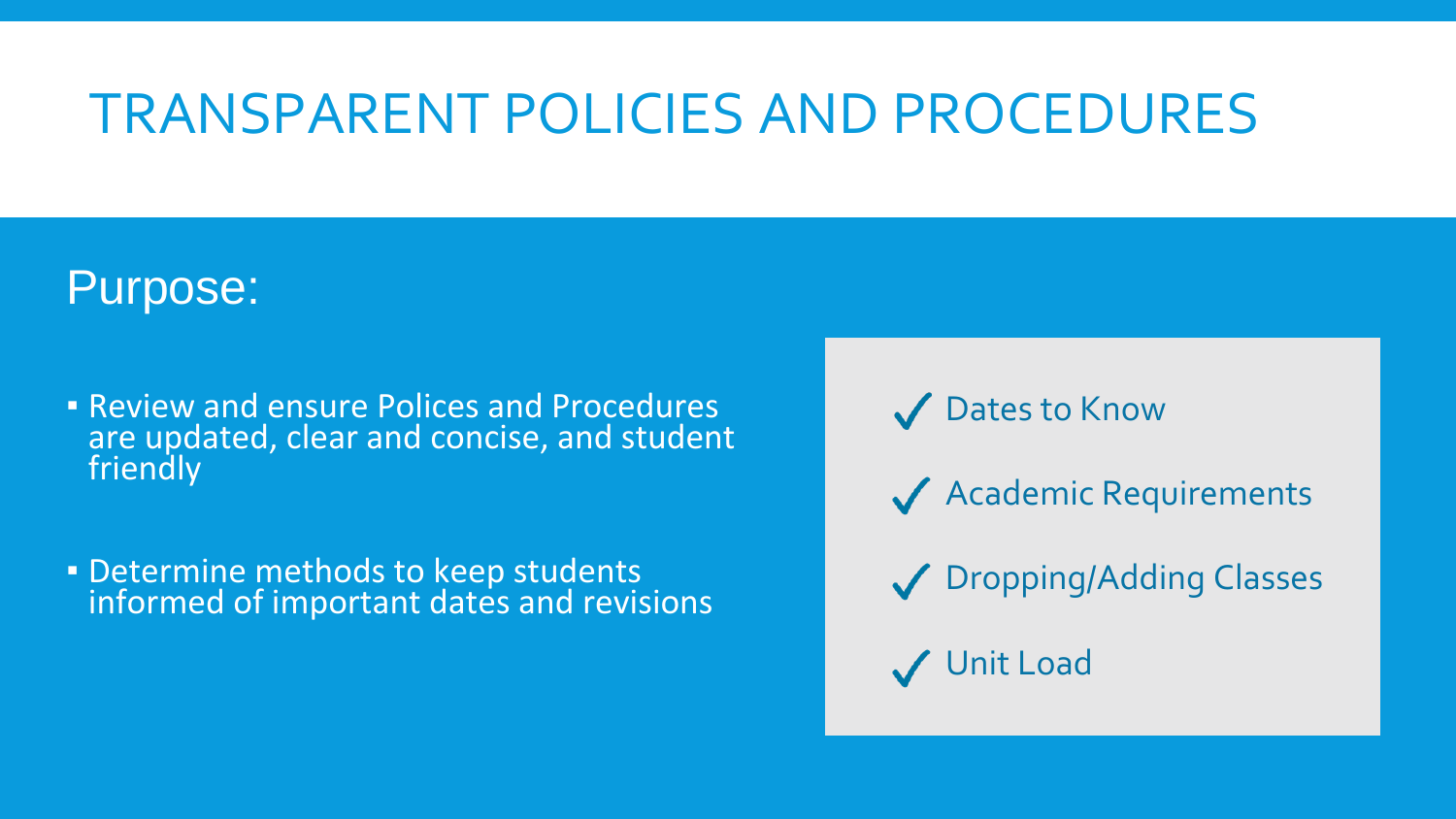# TRANSPARENT POLICIES AND PROCEDURES

Committee Members (Senate Committee chaired by Chris Linfeldt and Ryan Keating, CSBS)

- Allen Menton, College of Arts & Letters
- Kathryn Ervin, College of Arts & Letters
- **Sherri Franklin-Guy, College of Education**
- Nancy Acevedo-Gil, College of Education
- Brett Stanley, College of Natural Sciences
- David Maynard, College of Natural Sciences
- Kim Costino, Q2S Director, Ex-Officio
- Karen Kolehmainen, Chair, Faculty Senate, Ex-Officio

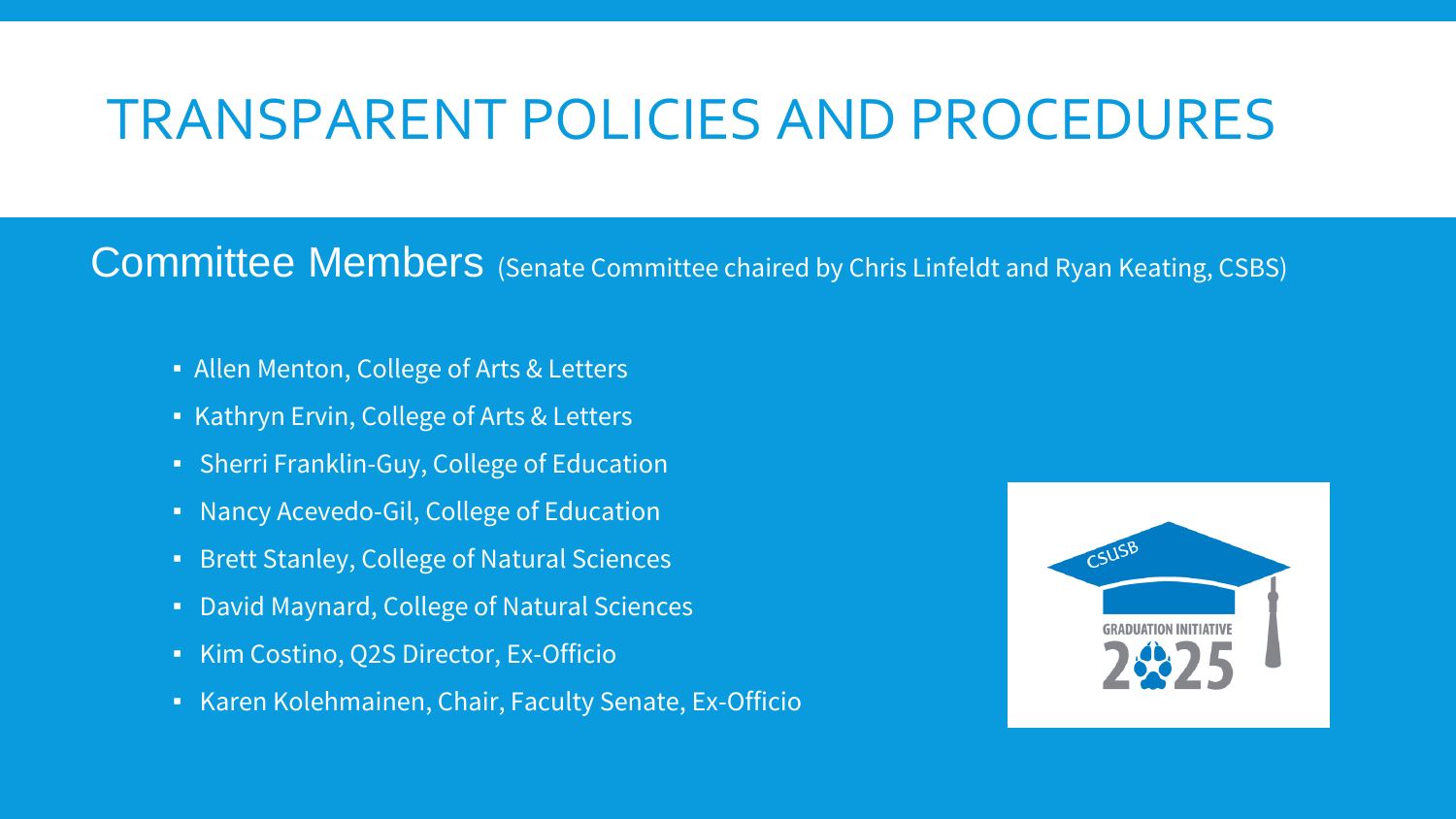# STEERING COMMITTEE

#### Members:

- **Cabinet Vice Presidents**
- Subcommittee Chairs
	- **· Director, Teaching Resource Center**
	- AVP, Institutional Effectiveness / VP Information Technology Services
	- AVP, Enrollment Management
	- AVP, Dean of Students
	- Senate Committee Co-Chairs
- Faculty Senate Chair
- **Steering Committee Co-Chairs** 
	- Provost & VP for Academic Affairs / VP of Student Affairs

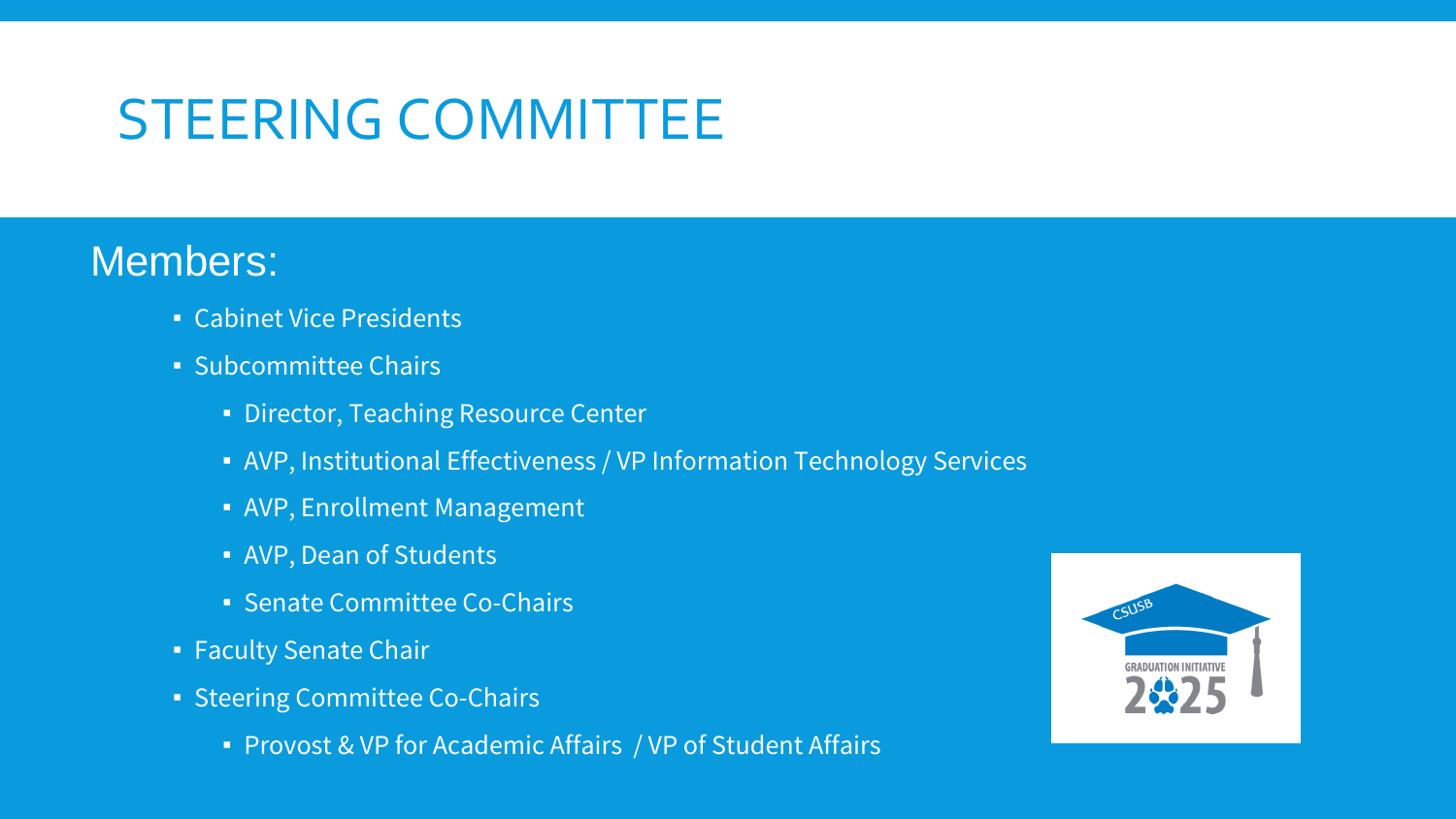# Communications Campaign

- **Communications Strategy Plan**
- Tagline and icon for students
- **Campaign video for students**
- **Graduation Initiative 2025 website:** <https://www.csusb.edu/graduation-initiative-2025>